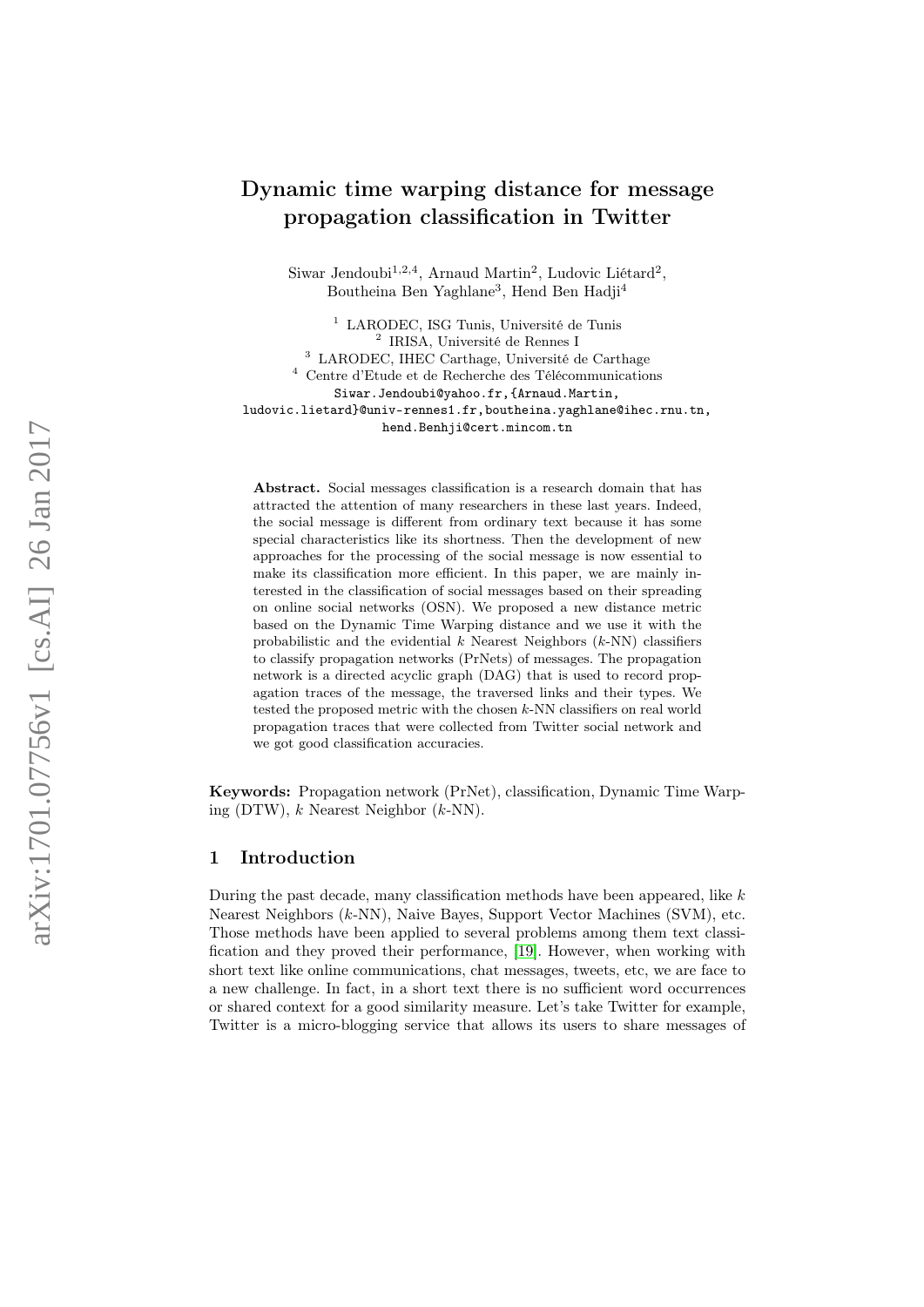#### 2 S. Jendoubi et al.

140 characters that are called tweets. As a consequence, using a traditional text classification technique to classify tweets, like the "Bag-Of-Words" method, fail to achieve good classification rates due to the message shortness. Existing works on classification of short text integrate meta-information from external sources like Wikipedia, World Knowledge and MEDLINE [\[3,](#page-8-0)[11,](#page-9-1)[17\]](#page-9-2). They tend to enrich the content of the message.

The purpose of this paper is to classify social messages without any access to their content. Our work is motivated by two facts; first, it is not always possible to have access to the content of the message but we may have access to its propagation traces, in such a case, our approaches are useful. Another motivation is that, text processing techniques, always, need a pre-processing step in which it is necessary to remove URLs, stop words, questions, special characters, etc. When working with tweets, for example, after the pre-processing step, it falls, very often, on empty messages. Those empty messages can not be classified by a text based classification technique. Hence comes the necessity of new classification approaches that consider the propagation of the message.

Our work is driven by the motivations above, and it achieves the following contributions: 1) we adapted the Dynamic Time Warping (DTW) distance [\[16\]](#page-9-3) to be used to measure the distance between two propagation networks (PrNet for short)<sup>[5](#page-1-0)</sup>. 2) we proposed to incorporate the proposed distance in the probabilistic  $k$ -NN and the evidential  $k$ -NN  $[8]$  to classify propagation networks of social messages. Then 3) we tested the classifiers on real world propagation traces collected from Twitter social network.

This paper is organized as follow: Section 2 discusses some related works. Section 3 provides relevant background. Section 4 introduces the proposed PrNet-DTW distance. And in Section 5 presents results from our experiments.

# 2 Related works

# 2.1 Content based approaches

Methods that are used for text classification or clustering always have some limitation with short text, in fact, in short text there is no sufficient word occurrences. Then, traditional methods are not suitable for the classification of the social message that is characterized by its shortness. For example, the use of the traditional "Bag-Of-Words" method to classify tweets may fail to achieve good classification rates. This limitation has attracted the attention of many researchers who developed several approaches. The authors in [\[25\]](#page-9-5) classified tweets to "News", "Events", "Opinions", "Deals" and "Private Messages" using a set of features among them author information and features extracted from the tweet. In [\[3\]](#page-8-0) and [\[11\]](#page-9-1), the authors propose approaches for short text clustering that use not only the content of the text but also an additional set of items that is extracted from an external source of information like Wikipedia and World

<span id="page-1-0"></span><sup>5</sup> We call propagation network the network that conserves propagation traces of the message, i.e. traversed links and nodes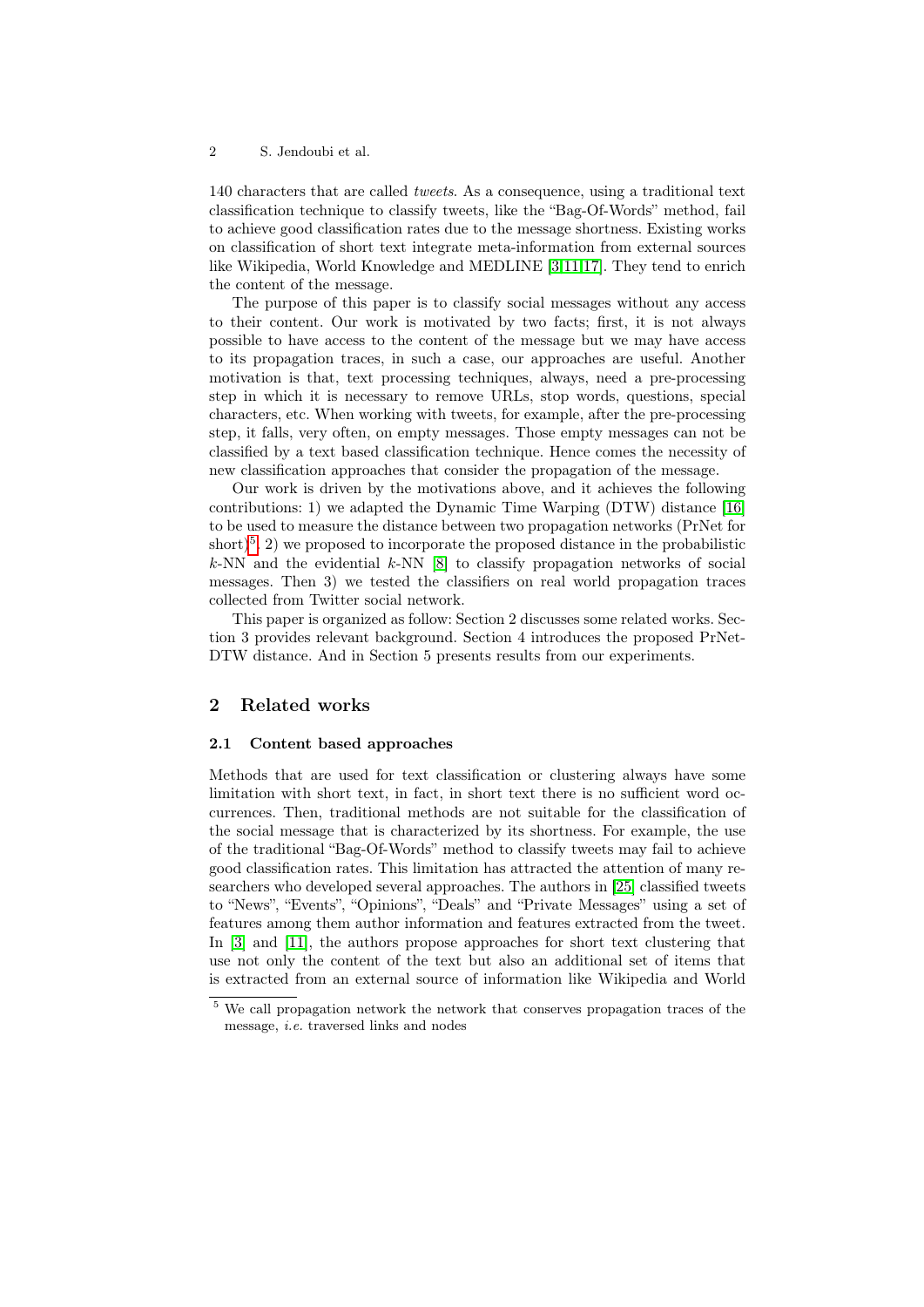Knowledge. Also, [\[17\]](#page-9-2) classify short and sparse text using a large scale external data collected from Wikipedia and MEDLINE.

Social messages are, also, classified for sentiment analysis and opinion mining purposes [\[13\]](#page-9-6). The task here, is to identify the dominant opinion about a product or a brand using text mining techniques. The author of [\[14\]](#page-9-7) used 3516 tweets to identify costumer's sentiment about some well known brands. In [\[10\]](#page-9-8), authors used text published on Twitter and Facebook to analyze the opinion about three chain of pizza. The reader can refer to [\[15\]](#page-9-9) for a recent survey.

Our work is different from all of the above in that we propose to classify the social message without access to its content. In fact, we predict the class of the message by interpreting its propagation traces through the social network. We think that the proposed approaches will be useful in the case where there is no access to the content of the message or when text based methods are unable to classify the message due to its shortness.

#### 2.2 Propagation based approaches

Now we move to present two methods that were used to classify propagation networks and that were published in [\[12\]](#page-9-10). The first method uses the probability theory and the second one incorporates the theory of belief functions. As we said above, existing classification approaches that are used for text classification and characterization, always, have some limitation with short text. To overcome this limitation, we propose to classify the propagation traces of the message instead of its content. For an illustrative example, when you receive a letter from your bank, it is likely to be about your bank account.

The PrNet classifiers work in two main steps, the first step, is used to learn the model parameters and the second step, uses the learned model to classify new coming messages (propagation network of the message). Both methods have the same principle in the two steps. In the parameter learning step, we need a set of propagation networks, PrNetSet that is used to estimate a probability distribu-tion defined on types of links for each level<sup>[6](#page-2-0)</sup>. In the belief PrNet classifier, we use the consonant transformation algorithm, also called inverse pignistic transformation, [\[1](#page-8-1)[,2\]](#page-8-2) that allows us to transform the probability distribution (output of the probabilistic parameter learning step) to a BBA distribution while preserving the least commitment principle [\[23\]](#page-9-11). Once model's parameters are learned, we can use it to classify a new message (propagation network of the message). The reader can refer to [\[12\]](#page-9-10) for more details.

These classifiers need a transit step through a compact structure that assigns a probability distribution to each propagation level. This step leads to a loss of information that may be significant in the classification step. Another drawback is that these methods do not work with continuous types of links and a discretization step is always needed in such a case. We think that the proposed PrNet-DTW classifiers will avoid these problems.

<span id="page-2-0"></span> $^{\rm 6}$  We call propagation level the number of links between the source of the message and the target node.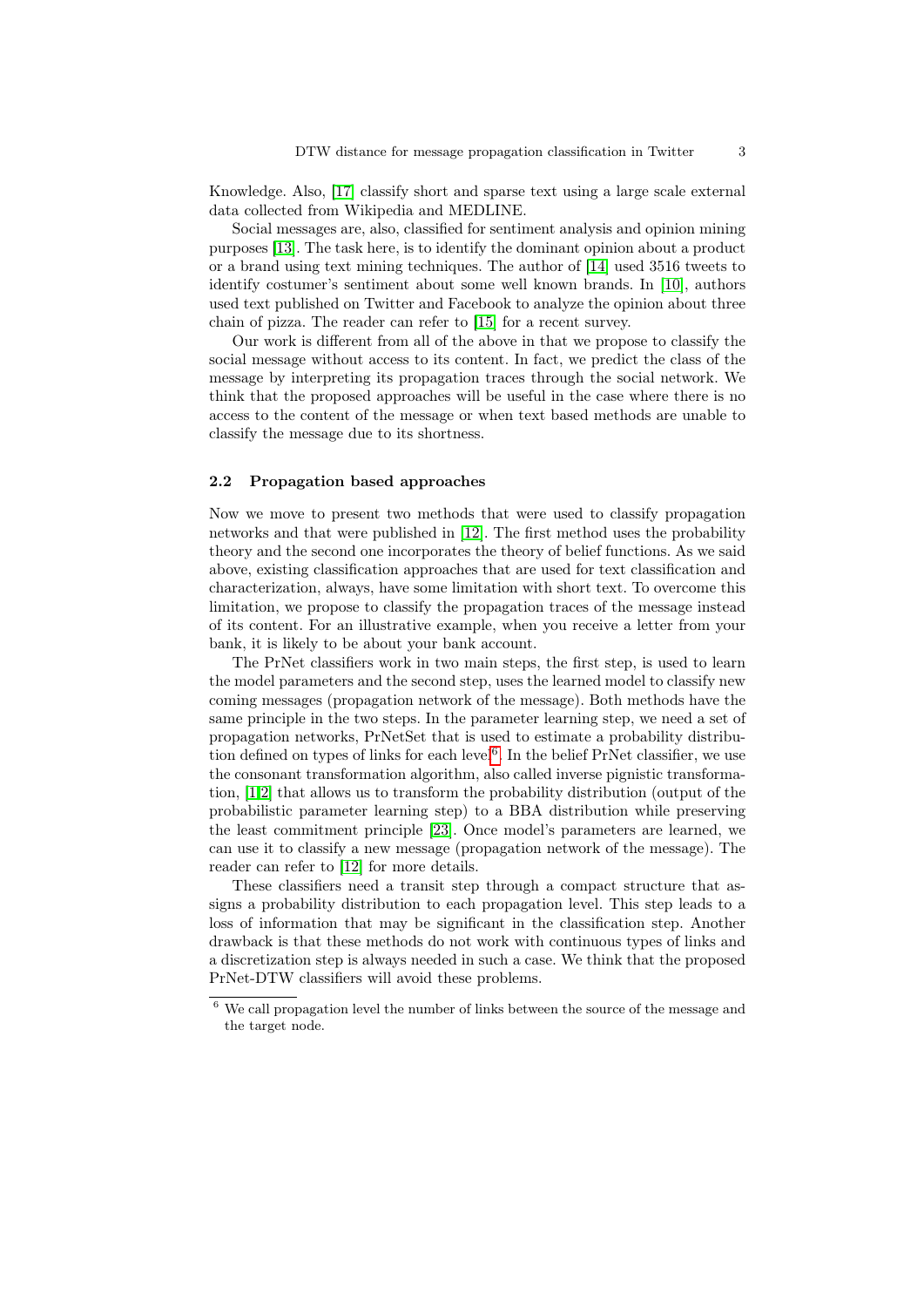4 S. Jendoubi et al.

## 3 Background

#### 3.1 Theory of belief functions

The Upper and Lower probabilities [\[7\]](#page-9-12) is the first ancestor of the evidence theory, also called Dempster-Shafer theory or theory of belief functions. Then [\[20\]](#page-9-13) introduced the mathematical theory of evidence and defined the basic mathematical framework of the evidence theory, often called Shafer model. The main goal of the Dempster-Shafer theory is to achieve more precise, reliable and coherent information.

Let  $\Omega = \{s_1, s_2, ..., s_n\}$  be the frame of discernment. The basic belief assignment (BBA),  $m^Q$ , represents the agent belief on  $\Omega$ .  $m^Q(A)$  is the mass value assigned to  $A \subseteq \Omega$ , it must respect:  $\sum_{A \subseteq \Omega} m^{\Omega}(A) = 1$ . In the case where we have  $m^{\Omega}(A) > 0$ , A is called focal set of  $m^{\Omega}$ .

Combination rules are the main tools that can be used for information fusion. In fact, in real world applications, we do not have the same kind of information to be combined, that's why the same combination rule may performs well in some applications and may gives unsatisfiable results with other applications. Among these combination rules, we find the Dempster's rule [\[7\]](#page-9-12), the conjunctive rule of combination (CRC) [\[21,](#page-9-14)[22\]](#page-9-15) and the disjunctive rule of combination (DRC) [\[22\]](#page-9-15).

#### 3.2  $k$  Nearest Neighbors

In this paper, we choose the  $k$  nearest neighbors classification technique because it is distance based. It will be used to classify propagation traces of social messages together with the proposed distance. In this section we present two  $k$ -NN based approaches which are the probabilistic  $k\text{-NN}$  and the evidential  $k\text{-NN}$ .

**Probabilistic** k nearest neighbors  $(k-NN)$  is a well known supervised method that is generally used for classification. It needs as input a set of training examples that we know their features values and their classes, and of course the object to be classified. Besides we have to specify a measure of distance that will be used to quantify the matching between the new object  $x$  and every object in the training set. First, the k-NN starts by computing the distance between  $x$  and every object in the training set, then, it selects the  $k$  nearest neighbors, *i.e.* that have the shortest distance with  $x$ . Finally, the object  $x$  is classified according to the majority vote principle, i.e. the algorithm chooses the class that has the maximum occurrence count in the k nearest neighbors set to be the class of x. The k-NN technique is surveyed in [\[5\]](#page-8-3).

Evidential  $k$  Nearest Neighbors is an extension of the probabilistic  $k$ -NN to the theory of belief functions  $[8]$ . The probabilistic  $k$ -NN uses distances between the object  $x$ , to be classified, and objects in the training set to sort the training example, then it chooses the  $k$  nearest neighbors to  $x$ . However, according to  $[8]$ , the distance value between x and its nearest neighbors may be significant. The evidential  $k$ -NN differs from the probabilistic one in the decision rule. Let  $\Omega = \{s_1, s_2, ..., s_n\}$  the set of all possible classes, be our frame of discernment and  $d_j$  be the distance between x and the  $j^{th}$  nearest neighbor. The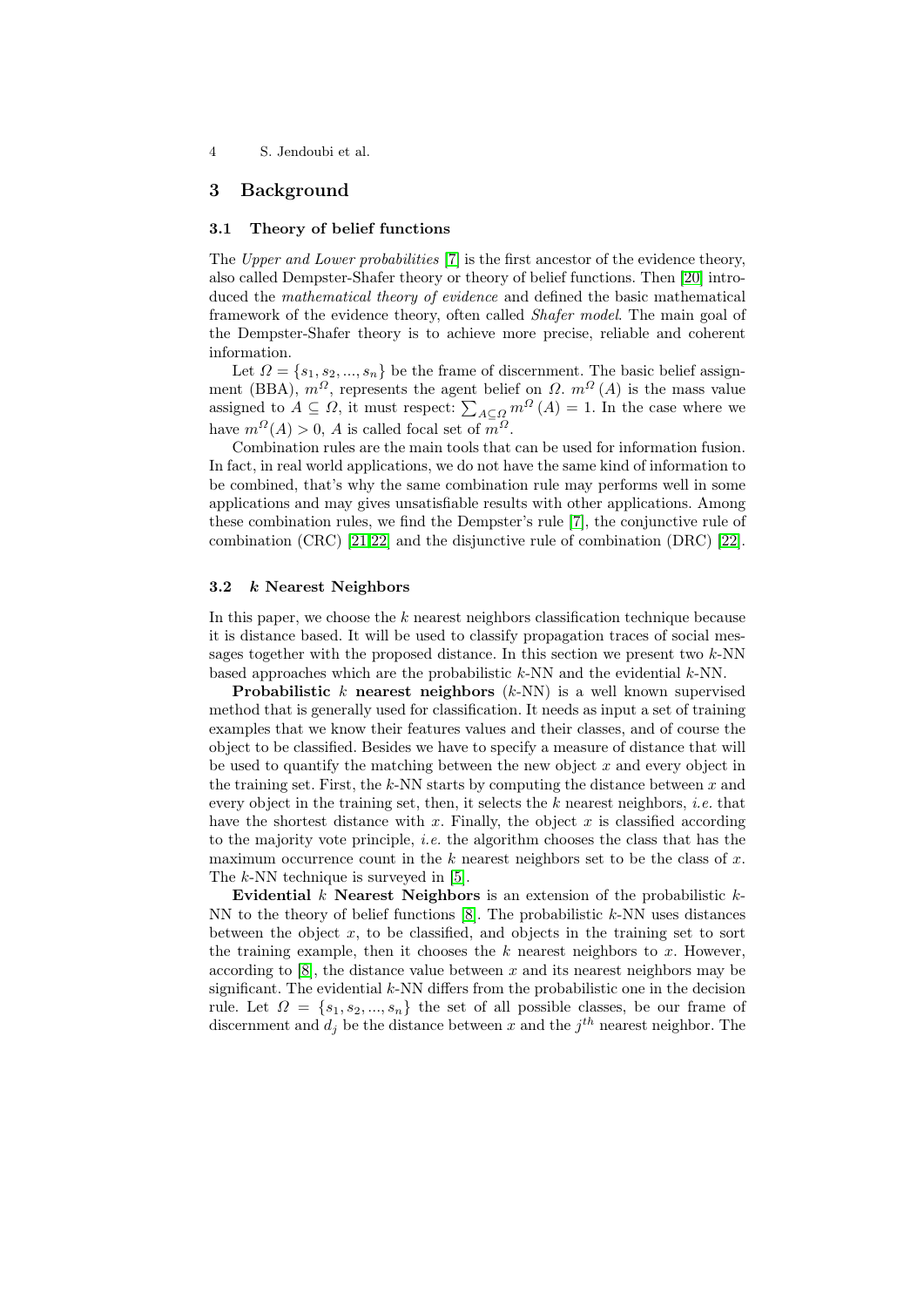idea behind the evidential  $k$ -NN consists on representing each object of the  $k$ neighbors by a BBA distribution defined by:

$$
m(\{s_i\}) = \alpha \tag{1}
$$

$$
m(\Omega) = 1 - \alpha \tag{2}
$$

$$
m(A) = 0 \,\forall A \in 2^C \setminus \{C_i\} \tag{3}
$$

such that  $0 < \alpha < 1$ . If  $d_i$  is big,  $\alpha$  have to be small. Then it will be calculated as follow:

$$
\alpha = \alpha_0 \Phi_i \left( d_j \right) \tag{4}
$$

$$
\Phi_i(d_j) = e^{-\gamma_i d_j^{\beta}} \tag{5}
$$

where  $\gamma_i > 0$  and  $\beta \in \{1, 2, ...\}$ . After estimating a BBA distribution for each nearest neighbor, the decision about the class of  $x$  is made according to the following steps; first we combine all BBA distributions using a combination rule. Second, we apply the pignistic transformation, [\[24\]](#page-9-16), in order to obtain a pignistic probability distribution. And finally, we choose the class that have the biggest pignistic probability. In the next section, we will introduce the dynamic time warping distance and its extension to compute similarity between propagation networks.

# 4 Proposed dynamic time warping distance for propagation networks similarity

The propagation network is a graph based data structure that is used to store propagation traces of a message. The PrNet has two main characteristics that distinguish it from an ordinary  $DAG^7$  $DAG^7$ ; first, its arcs are weighted by the type of the relationship between users, and second, its paths are time dependent. In this paper, we choose to use distance based classifiers; the probabilistic and the evidential  $k$ -NN, then, we need to measure the distance between the PrNet to be classified and the training set. In [\[12\]](#page-9-10), we presented two PrNet classifiers that are based on mathematical distances like the Euclidean distance and the Jaccard distance. This solution need to transform the PrNet to a set of probability or BBA distributions, then it computes the distance between those distributions instead of PrNets. This transformation may lead to a loss of the information. A second solution may be to use a graph distance metric to measure the similarity between PrNets. In the literature, we found several distances like Graph edit distances [\[9\]](#page-9-17), and *Maximal common sub-graph based distances* [\[6\]](#page-9-18). However, all these distances do not consider the time dimension which is a character of the PrNet. Then comes the need of a new distance that is adapted to weighted time dependent DAGs like the PrNet. As a solution to this problem we propose the Dynamic Time Warping distance for propagation networks similarity (PrNet-DTW).

<span id="page-4-0"></span><sup>7</sup> Directed Acyclic Graph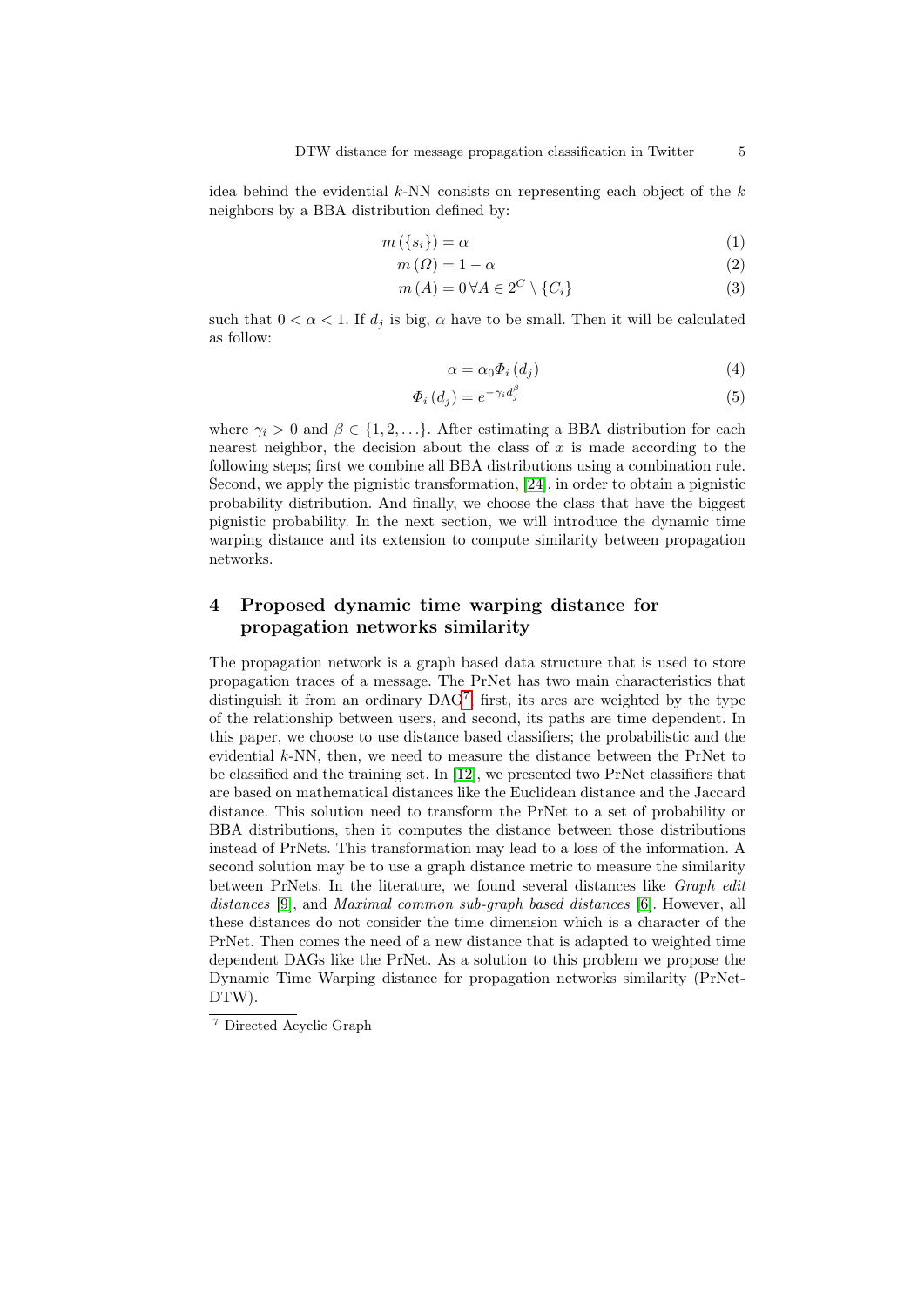6 S. Jendoubi et al.

The Dynamic Time Warping similarity measure [\[18\]](#page-9-19) was first proposed for speech recognition, it consider the fact that the speech is time dependent. Recently, [\[16\]](#page-9-3) propose to use it to measure the similarity between two sequences, i.e. a sequence is an ordered list of elements. DTW distance is used to consider the order of appearance of each element in the sequences while computing the distance between them. Let  $A = (a_1, a_2, \ldots, a_S)$  and  $B = (b_1, b_2, \ldots, b_T)$  be two sequences.  $DTW(A_i, B_j)$  is the DTW distance between A and B and it is defined as [\[16\]](#page-9-3):

$$
DTW(A_i, B_j) = \delta(a_i, b_j) + \min \begin{cases} DTW(A_{i-1}, B_{j-1}) \\ DTW(A_i, B_{j-1}) \\ DTW(A_{i-1}, B_j) \end{cases}
$$
(6)

Note that  $\delta(a_i, b_j)$  is a the distance between the two elements  $a_i \in A$  and  $b_i \in B$ . As mentioned in [\[16\]](#page-9-3), the implementation of this recursive function leads to exponential temporal complexity. They propose the memoization technique as a solution to speed up the computation. Hence, we need a  $|S| \times |T|$  matrix in which we record previous results in order to avoid their computation in next iterations. This computation technique maintain the time and space complexity of the DTW distance to  $O(|S| \times |T|)$ .

The PrNet-DTW distance is used to measure the distance between two propagation networks. In the first step, we transform each PrNet to a set of dipaths. We define a dipath as a finite sequence vertices connected with arcs that are directed to the same direction (line 1 and 2 in algorithm [1\)](#page-5-0). We note that all dipaths starts from the source of the message. In the second step, the PrNet-DTW algorithm loops on the DipathSet1, at each iteration, it fixes a Dipath and compute its DTW distance with all Dipaths in DipathSet2 and it takes the minimal value. Finally, it computes the mean of minimal distances between Dipaths in DipathSet1 and those in DipathSet2 to be the PrNet-DTW distance. Details are shown in algorithm [1.](#page-5-0) We choose the  $k$ -NN algorithm and evidential  $k$ -NN algorithm to classify propagation networks because they are distance based classifiers and they can be used with the proposed PrNet-DTW distance.

<span id="page-5-0"></span>

| Algorithm 1: PrNet-DTW algorithm                                       |  |  |  |  |  |  |
|------------------------------------------------------------------------|--|--|--|--|--|--|
| <b>input</b> : $PrNet1$ and $PrNet2$ : Two propagation networks        |  |  |  |  |  |  |
| <b>output:</b> Distance: The distance between PrNet1 and PrNet2.       |  |  |  |  |  |  |
| begin                                                                  |  |  |  |  |  |  |
| $DipathSet1 \leftarrow PrNet1. TransformToDipathSet()$<br>1            |  |  |  |  |  |  |
| $DipathSet2 \leftarrow PrNet2. TransformToDipathSet()$<br>$\mathbf 2$  |  |  |  |  |  |  |
| for $i = 1$ to $DipathSet1.size()$ do<br>3                             |  |  |  |  |  |  |
| $D \leftarrow maxValue$<br>$\overline{\mathbf{4}}$                     |  |  |  |  |  |  |
| for $j = 1$ to $DipathSet2.size()$ do<br>5                             |  |  |  |  |  |  |
| $D \leftarrow \min(D, DTW(DipathSet1.get(i), DipathSet2.get(j)))$<br>6 |  |  |  |  |  |  |
| $Distance \leftarrow Distance + D$<br>7                                |  |  |  |  |  |  |
| $Distance \leftarrow Distance/DipathSet1. Size();$<br>8                |  |  |  |  |  |  |
|                                                                        |  |  |  |  |  |  |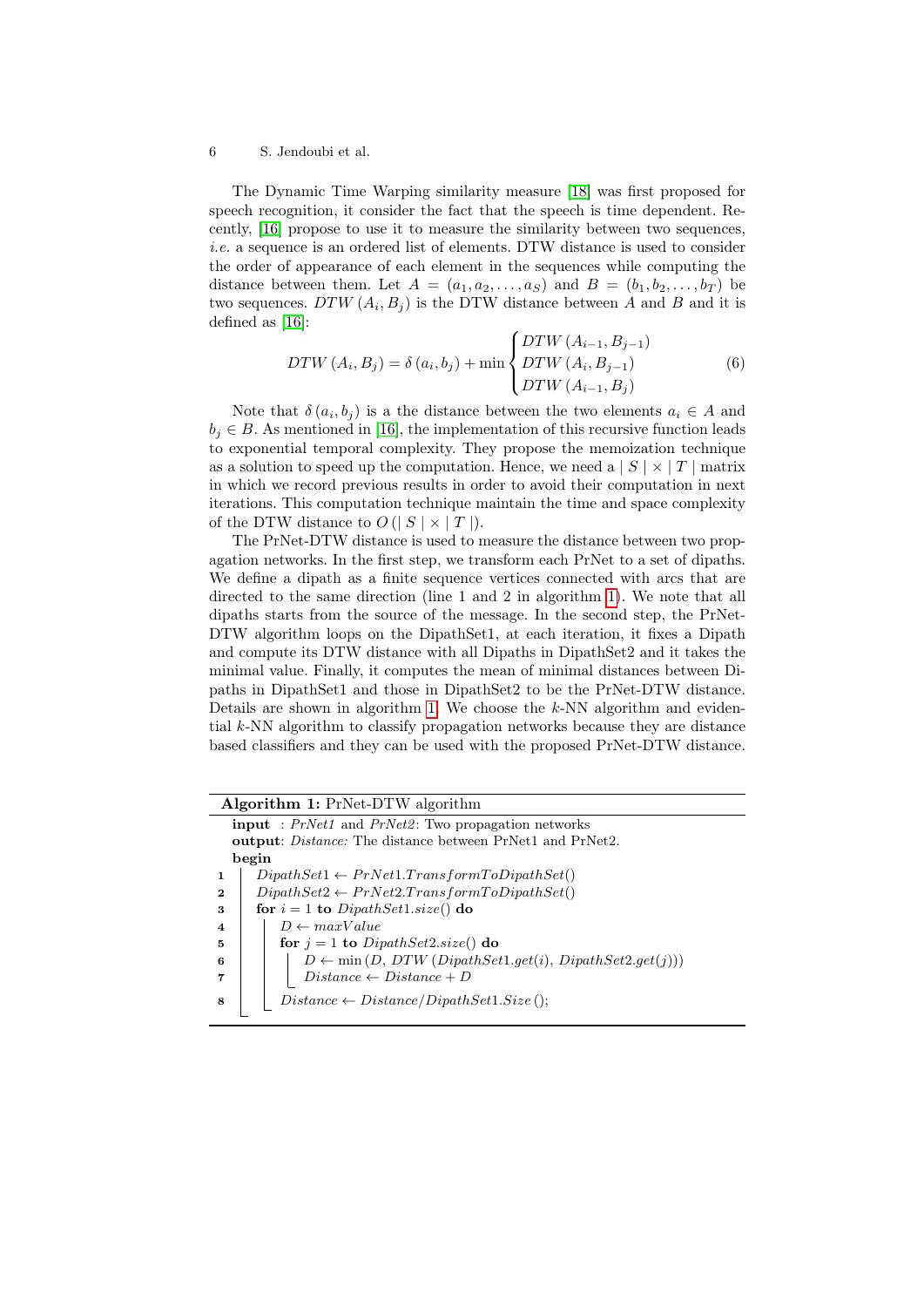#### 5 Experiments and results

We used the library Twitter4j<sup>[8](#page-6-0)</sup> which is a java implementation of the Twitter API to collect Twitter data. We crawled the Twitter network for the period between  $08/09/2014$  and  $03/11/2014$ . After a data cleaning step, we got our data set that contains tweets of three different classes: "Android", "Galaxy" and "Windows". To simplify the tweet classification step, we consider a tweet that contains the name of a class C, for example a tweet that contains the word "Android", of type that class C, i.e. the class "Android" in our example. Table [1](#page-6-1) presents some statistics about the data set.

Table 1: Statistics of the data set

<span id="page-6-1"></span>

|                   |      |       |       |      |      | $ \#\text{User} \#\text{Follow} \#\text{Twoet} \#\text{Retweet} \#\text{Mention} \#\text{Prop. links} \#\text{PrNet} $ |     |
|-------------------|------|-------|-------|------|------|------------------------------------------------------------------------------------------------------------------------|-----|
| Android           | 6435 | 9059  | 81840 | 3606 | 6092 | 7623                                                                                                                   | 224 |
| Galaxy            | 4343 | 4482  | 8067  | 2873 | 5965 | 6819                                                                                                                   | 161 |
| $ {\bf Windows} $ | 5775 | 12466 | 11163 | 2632 | 3441 | 11400                                                                                                                  | 219 |

The remainder of this section is organized as follow: we present our experiments configuration, the method with which we extracted propagation and the computation process of link weights. Then, we compare the proposed classifiers with those of [\[12\]](#page-9-10).

#### 5.1 Experiments configuration

In our experiments, we need to extract propagation traces of each type of message. Here, we consider that a tweet of type  $a$  was propagated from a user  $u$  to a user v if and only if u posts a tweet of type a before v and at least one of these relations between u and v exists: 1) v follows  $u, 2$ ) u mentions v in a tweet of type  $a, 3$ ) v retweets a tweet of type a written by u. After getting propagation traces we extract propagation networks such that each PrNet has to have one source.

We define types of links that are used to measure the similarity between propagation networks. In Twitter social network there are three possible relations the first one is explicit which is the follow relation, the second and the third relations are implicit which are the mention and the retweet. Another property of Twitter, is that between two users  $u$  and  $v$  we can have a follow, a mention and/or a retweet relation. We assign to each of those a weight  $|4|$  and we assign to each link a vector of weights that has the form  $(w_f, w_m, w_r)$ . Let  $S_u$  be the set of successor of u,  $P_u$  the set of predecessor of u,  $T_u$  the set of tweets of u,  $R_u(v)$  the set of tweets of u that were retweeted by v,  $M_u(v)$  the set of tweets of u in which v was mentioned and  $M_u$  the set of tweets in which u mentions another user. We compute weights [\[4\]](#page-8-4) as follow:

<span id="page-6-0"></span><sup>8</sup> Twitter4j is a java library for the Twitter API, it is an open-sourced software and free of charge and it was created by Yusuke Yamamoto. More details can be found in [http://twitter4j.org/en/index.html.](http://twitter4j.org/en/index.html)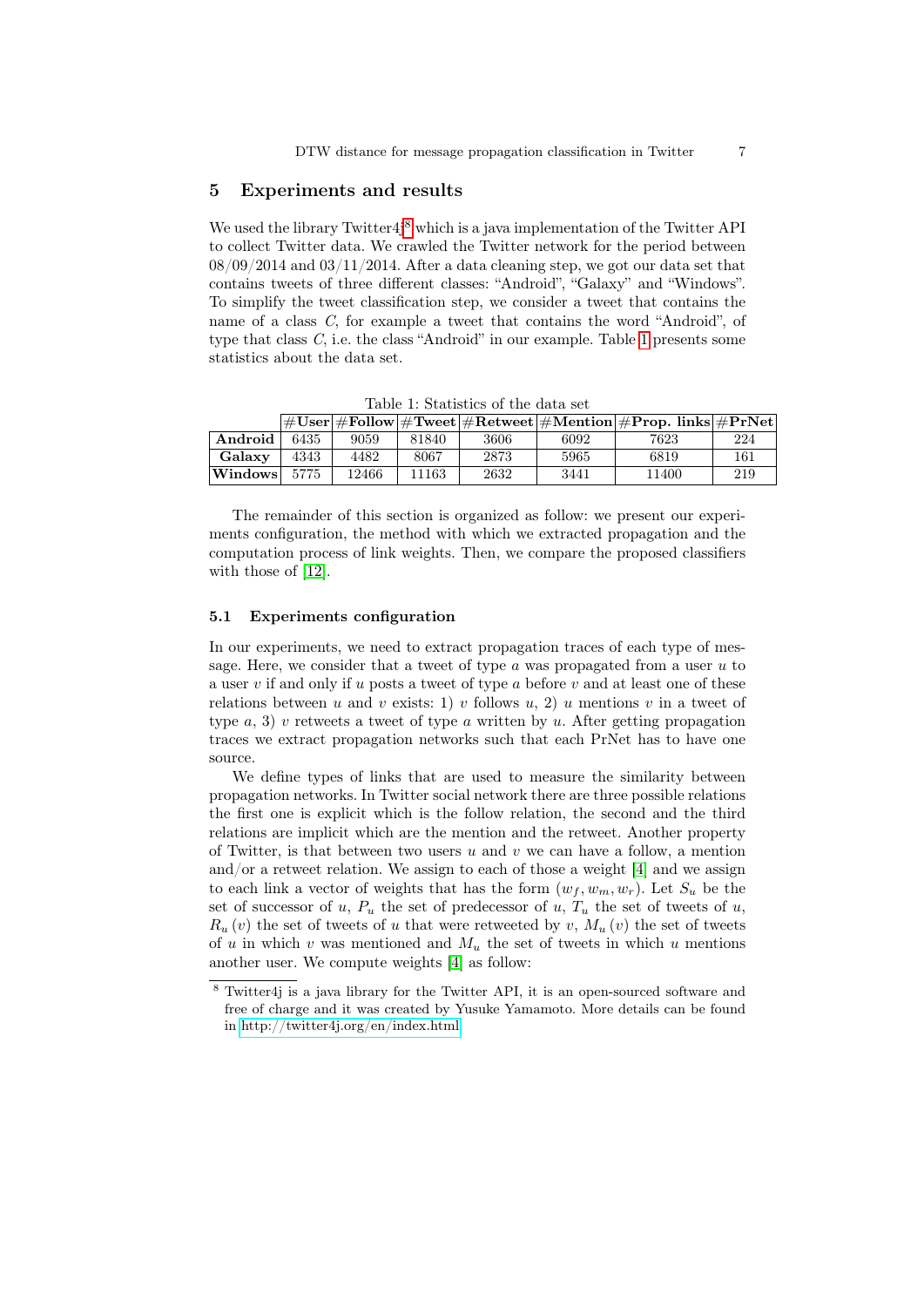<span id="page-7-0"></span>8 S. Jendoubi et al.



Fig. 1: k variation

- Follow relation:  $w_f(u, v) = \frac{|S_u \cap (P_u \cap \{u\})|}{|S_u|}$
- Mention relation:  $w_m(u, v) = \frac{|M_u(v)|}{|M_u|}$
- Retweet relation:  $w_r(u, v) = \frac{|R_u(v)|}{|T_u|}$

Finally, we choose the euclidean distance to evaluate the  $\delta(a_i, b_j)$  in the computation process of the PrNet-DTW.

#### 5.2 Experiments evaluation

In our experiments, we want to evaluate the performance of the PrNet-DTW distance, then, we integrate it in the  $k$ -NN and the evidential  $k$ -NN classifiers and we compare the proposed classifiers with those proposed in [\[12\]](#page-9-10). As PrNet classifiers works with a discrete types of links [\[12\]](#page-9-10), a discretization step was needed, *i.e.* if the weight value  $(w_f, w_m \text{ or } w_r)$  is greater than 0 we replace it by 1 in the discrete weight vector elsewere we replace it by 0. For example, if the link is weighted by the vector ( $w_f = 0.5$ ,  $w_m = 0$ ,  $w_r = 0.25$ ), the output after the discretization step will be  $(1, 0, 1)$ . In the remainder of our experiments, we divide, randomly, our data set into two subsets; the first one contains 90% of PrNets and it is used for training and the second one (10%) is used for testing.

The algorithm  $k$ -NN is known to be dependent to k value, and varying k may vary the classification accuracy. Then, to see the impact of the parameter  $k$ , we made this experiment; we run our  $k$ -NN based algorithms with multiple  $k$  values and we obtained results in Figure [1.](#page-7-0) We note that odd values are more appropriate to  $k$  when we use PrNet-DTW Probabilistic  $k$ -NN. Moreover, the PrNet-DTW belief k-NN has not the same behavior as the PN-DTW Probabilistic k-NN. In fact, the curve of the evidential classifier is more stable than the curve of the probabilistic one and the variation of the value of  $k$  does not have a great effect on the classification accuracy.

A second experiment was done to evaluate and compare the proposed classification methods. We fixed the parameter  $k$  to 5 and we obtained results in table [2.](#page-8-5) As shown in table [2,](#page-8-5) the probabilistic and the belief classifiers do not give good classification accuracy, this behavior is a consequence of the discretization step that leads to the loss of the information given by weights values. In contrast, the PrNet-DTW based classifiers show their performance, indeed, we have got good accuracy rates:  $88.69\%$  ( $\pm 3.39$ , for a  $95\%$  confidence interval) and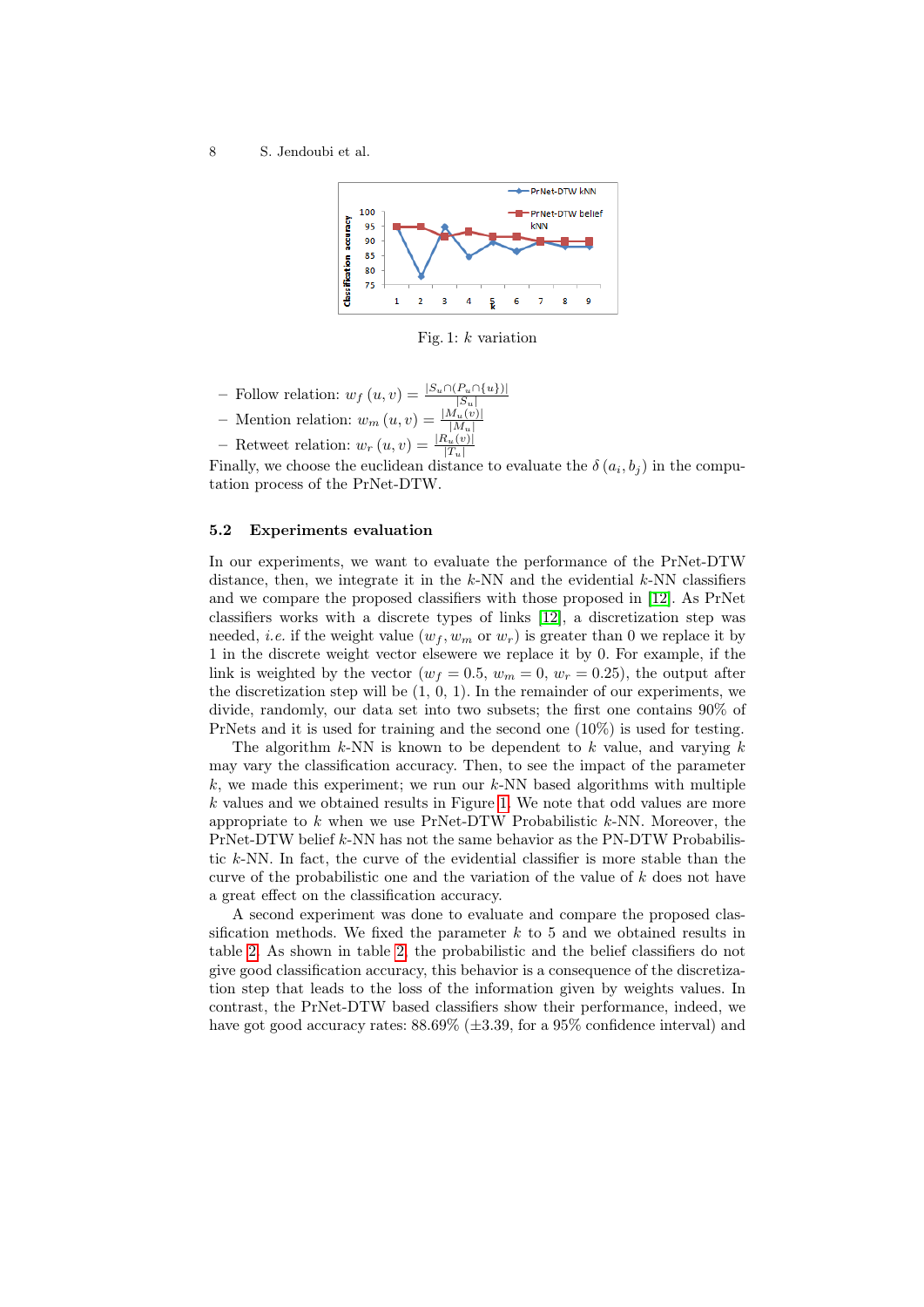<span id="page-8-5"></span>

|          | Table 2. Comparison between I H to chassiners<br>Proba | <b>Belief</b> | $ PrNet-DTW PrNet-DTW$ |                                                                                   |  |
|----------|--------------------------------------------------------|---------------|------------------------|-----------------------------------------------------------------------------------|--|
|          | classifier                                             | classifier    | $k$ -NN                | Belief $k$ -NN                                                                    |  |
| Accuracy |                                                        |               |                        | $51.97\% \pm 2.04$   $52.25\% \pm 1.99$   88.69\% $\pm 3.39$   89.92\% $\pm 3.20$ |  |

Table 2: Comparison between PrNet classifiers

 $89.92\%$  ( $\pm 3.20$ ) respectively. We see also that the PrNet-DTW belief classifier gives slightly better results.

# 6 Conclusion

To sum up, we presented a new distance metric that we called PrNet-DTW. Our measure is used to quantify the distance between propagation networks. Also, we showed the performance of our measure in the process of classification of propagation networks, indeed, we defined two classification approaches that uses the PrNet-DTW measure which are the probabilistic  $k$ -NN and the evidential  $k$ -NN.

For future works, we will search to improve the PrNet-DTW based classifiers by taking into account the content of the message to be classified, in fact, we believe that a classification approach that uses information about the content of the message and information about its propagation will further improve the results.

# 7 Acknowledgement

These research works and innovation are carried out within the framework of the device MOBIDOC financed by the European Union under the PASRI program and administrated by the ANPR. Also, we thank the "Centre d'Etude et de Recherche des Télécommunications" (CERT) for their support.

# References

- <span id="page-8-1"></span>1. Aregui, A., Denœux, T.: Fusion of one-class classifiers in the belief function framework. In: Proc. of FUSION. Québec, Canada (juillet 2007)
- <span id="page-8-2"></span>2. Aregui, A., Denoeux, T.: Constructing consonant belief functions from sample data using confidence sets of pignistic probabilities. Int. J. of Approximate Reasoning 49(3), 575–594 (2008)
- <span id="page-8-0"></span>3. Banerjee, S., Ramanathan, K., Gupta, A.: Clustering short texts using wikipedia. In: Proc. of ACM SIGIR Conf. pp. 787–788. ACM (2007)
- <span id="page-8-4"></span>4. Ben Jabeur, L.: Leveraging social relevance: Using social networks to enhance literature access and microblog search. Ph.D. thesis, Université Toulouse 3 Paul Sabatier (UT3 Paul Sabatier) (October 2013)
- <span id="page-8-3"></span>5. Bhatia, N., Vandana: Survey of nearest neighbor techniques. IJCSIS 8(2), 302–305 (2010)